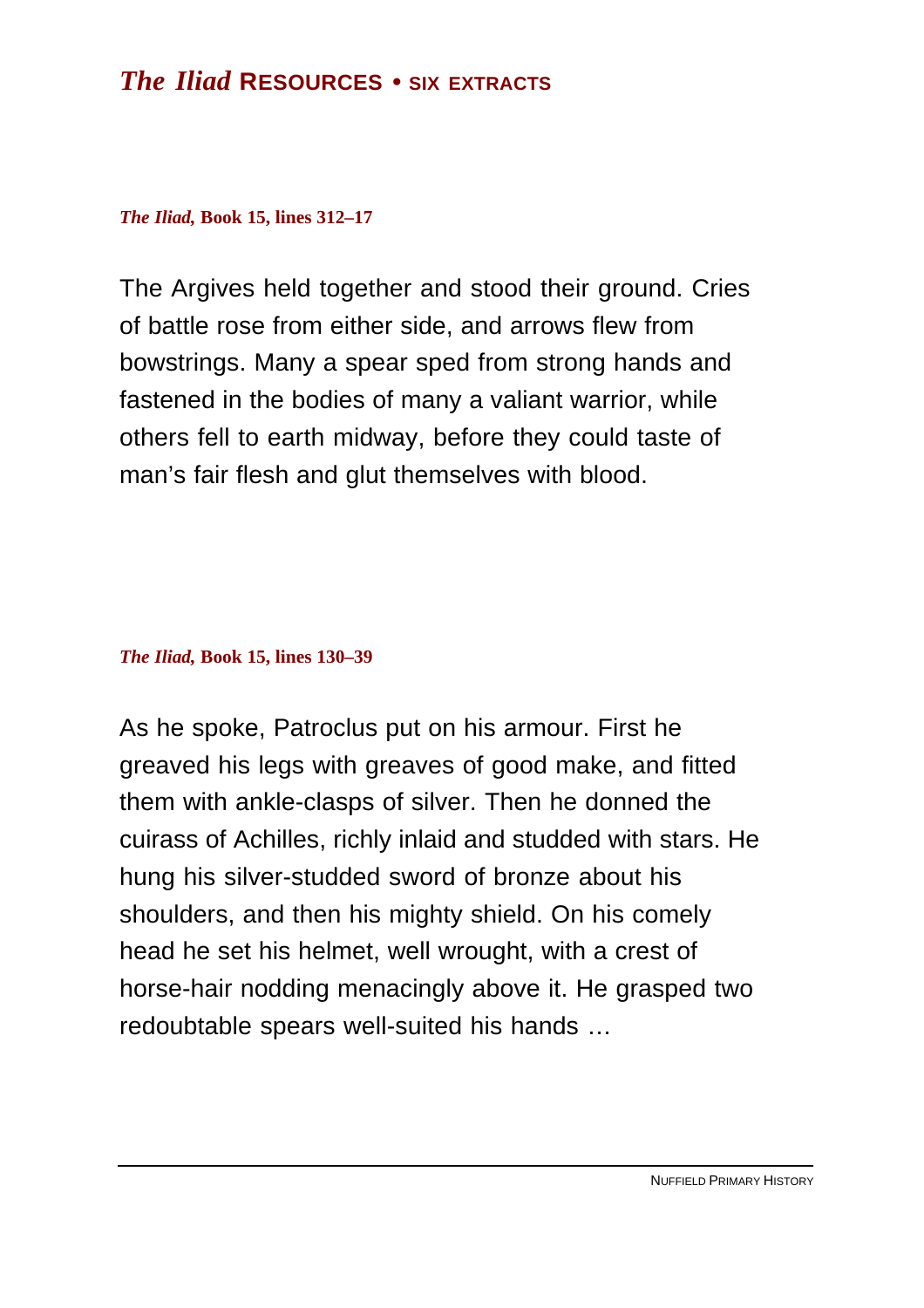## *The Iliad* **RESOURCES • SIX EXTRACTS**

### *The Iliad,* **Book 16, lines 334–1**

Peneleus and Lykon now met in close fight, for they had missed each other with their spears. They had both thrown without effect, so now they drew their swords. Lykon struck the plumed crest of Peneleus' helmet, but his sword broke at the hilt. Peneleus smote Lykon on the neck below the ear. The blade sank so deep that the head toppled, held on by nothing but the skin, and there was no more life left in him.

### *The Iliad,* **Book 16, lines 358–63**

Meanwhile Ajax the Tall kept trying to drive a spear into Hector, but Hector was so skilful that he held his broad shoulders well under cover of his ox-hide shield, ever on the look-out for the whizzing of arrows and the heavy thud of spears. He well knew that the tide of battle had turned, but still he stood his ground and tried to protect his comrades.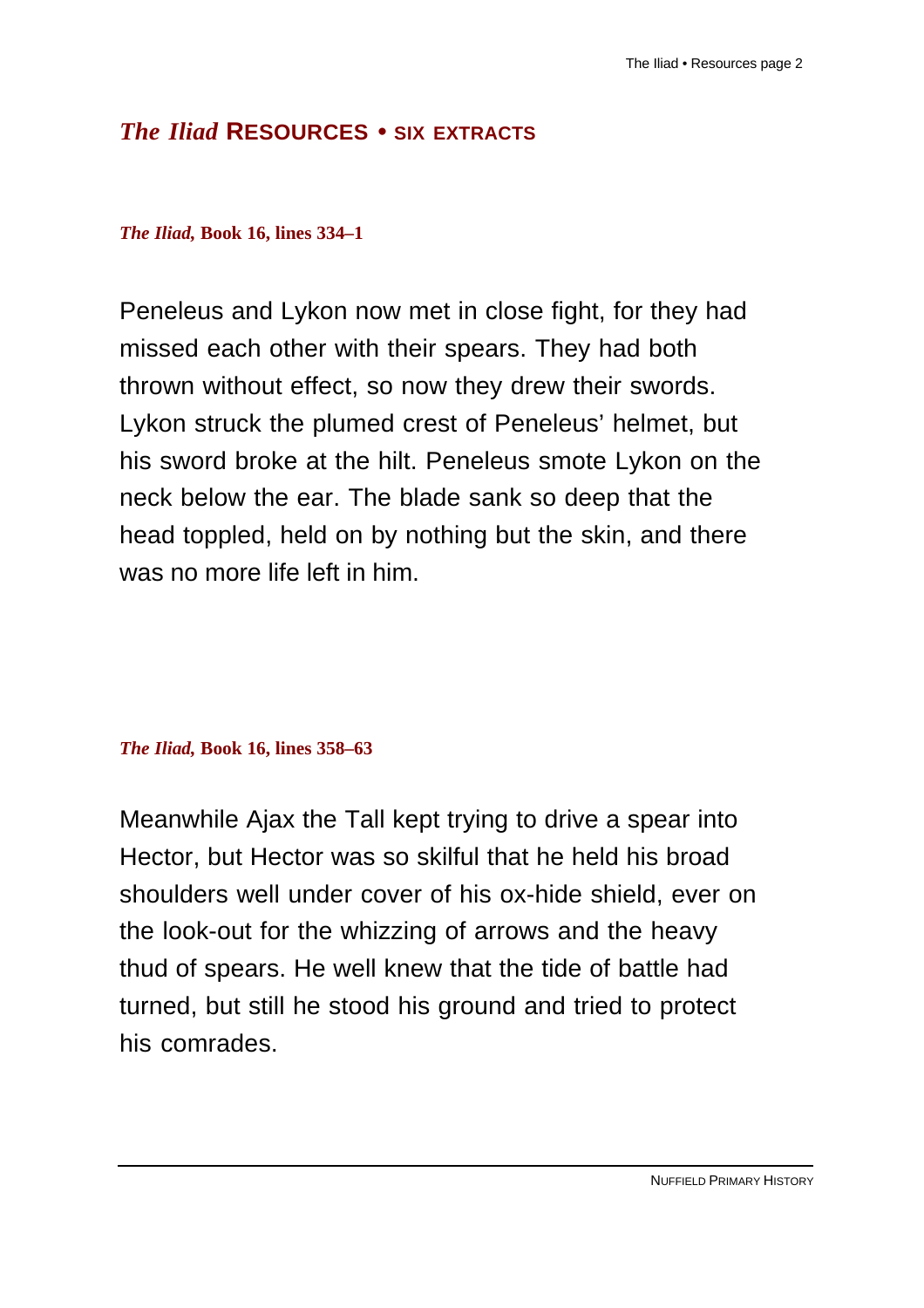### *The Iliad* **RESOURCES • SIX EXTRACTS**

### *The Iliad,* **Book 16, lines 401–10**

Next Patroclus sprang on Thestor son of Enops, who was sitting all huddled up in his chariot, for he had lost his wits and the reins had been torn from his hands. Patroclus went up to him and drove a spear into his right jaw, hooking him by the teeth; the spear pulled him over the rim of his car. As one who sits at the end of some jutting rock and draws a strong fish out of the sea with hook and line, even so with his spear did Patroclus pull Thestor all gaping from his chariot. Then Patroclus threw Thestor down on his face, and he died while falling.

### *The Iliad,* **Book 4, lines 446–51**

When the Trojans and Achaeans met in one place, shield clashed with shield and spear with spear in the rage of battle. Bossed shields beat one upon another, and there was a tramping as of a great multitude. Triumphant shouts of slayers mixed with death-cries of the slain, and the earth ran red with blood.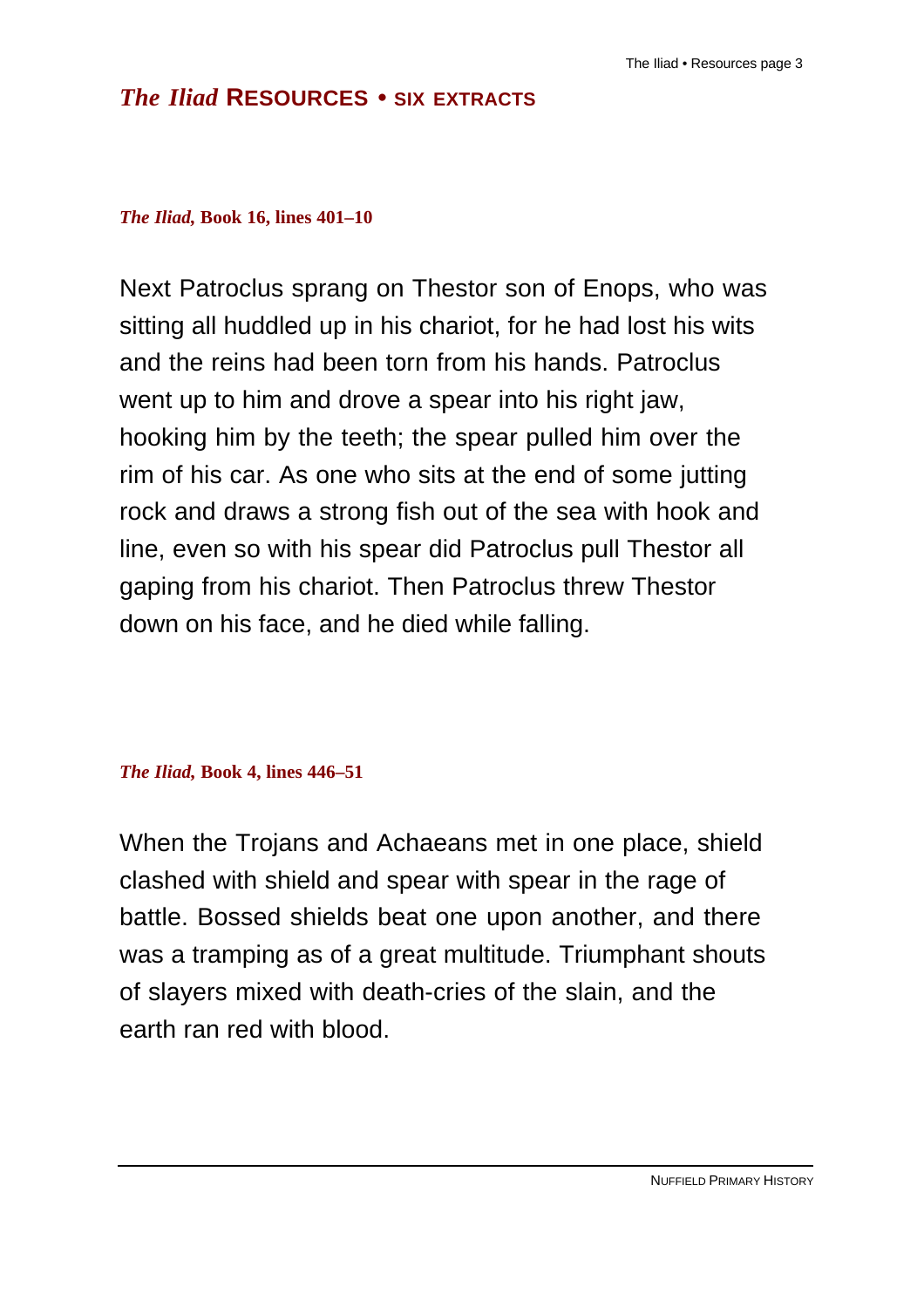### *The Iliad* **RESOURCES • TEXT 1 (FROM** *THE ILIAD***, BOOK 3)**

The Trojan squadrons flanked by officers drew up and sortied, in a din of arms and shouting voices – wave on wave, like cranes in clamorous lines before the face of heaven, beating away from winter's gloom and storms, over the streams of Ocean, hoarsely calling, to bring a slaughter on the Pygmy warriors – cranes at dawn descending, beaked in cruel attack. The Achaeans for their part came on in silence, raging under their breath, shoulder to shoulder sworn. **(a)** ................. Imagine mist the south wind rolls on hills, a blowing bane for shepherds, but for thieves

better than nightfall – mist where a man can see a stone's throw and no more: so dense the dust that clouded up from these advancing hosts as they devoured the plain. **(b)**

.................

And nearer and nearer the front ranks came, till one from the Trojan front detached himself to be the first in battle – Alexandrus, vivid and beautiful, wearing a cowl of leopard skin, a bow hung on his back, a longsword at his hip, with two spears capped in pointed bronze. He shook them and called out to the best men of the Argives to meet him in the melee face to face.

.................